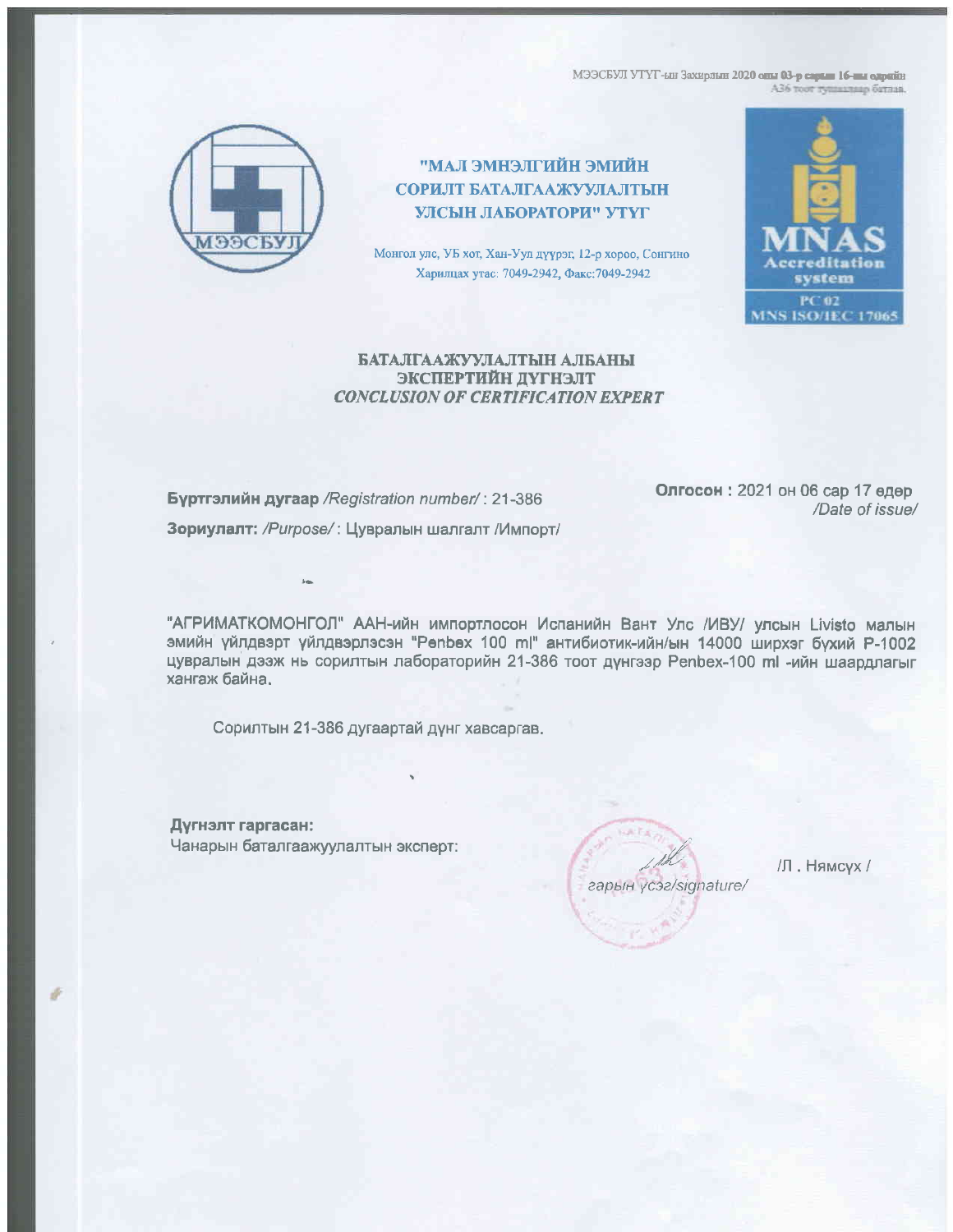МЭЭСБУЛ УТҮГ-ын Захирлын 2020 оны 03-р сарын 16-ны өлрийн ${\rm A}/36$ тоот тушаалаар батлав. Маягт  $\rm{[Fe]}1/01$ 



ИЙИИЕ НЙИЛІКЕНИЕ ГАМ" СОРИЛТ БАТАЛГААЖУУЛАЛТЫН УЛСЫН ЛАБОРАТОРИ" УТҮГ

Монгол улс, УБ хот, Хан-Уул дүүрэг, 12-р хороо, Сонгино Харилцах утас: 7049-2942, Факс: 7049-2942



## СОРИЛТЫН ДҮН **CERTIFICATE OF ANALYSIS**

Бүртгэлийн дугаар /Registration number/: 21-386

Шинжилгээ хийлгэх хүсэлт гаргасан газрын нэр : АГРИМАТКОМОНГОЛ /The name of customer's request for analysis/

| Дээжийн тодорхойлолт /Sample description/ |                               |                                    |                                                                    |                                 |                                                           |  |  |
|-------------------------------------------|-------------------------------|------------------------------------|--------------------------------------------------------------------|---------------------------------|-----------------------------------------------------------|--|--|
| Дээжийн дугаар<br>Sample number           | Дээжийн нэр<br>Name of sample | Цувралын<br>дугаар<br>Batch number | Үйлдвэрлэсэн<br>улс.<br>The country of<br>original<br>manufacturer | Хүчинтэй хугацаа<br>Expire date | Дэзжийн тоо<br><b>EEEMEX</b><br>Quantity of the<br>sample |  |  |
| 386                                       | Penbex 100 ml                 | $P-1002$                           | Испанийн Вант<br>Улс /ИВУ/                                         | $2021/03/01 -$<br>2023/03/01    | 2 ширхэг                                                  |  |  |

| Хулээн авсан огноо     | Инижилгээ дууссан огноо | Хэвлэсэн огноо              |  |
|------------------------|-------------------------|-----------------------------|--|
| Date of receipt        | Date of test completion | Date of issue of the report |  |
| 2021 он 05 сар 25 өдөр | 2021 он 06 сар 15 өдөр  | 2021 он 06 сар 17 өдөр      |  |

| Дээжийн<br>дугаар<br>Sample<br>number | Шинжилгээний аргын<br>стандарт<br>Method of analysis | Шинжилсэн үзүүлэлтийн нэр,<br><b>ХЭМЖИХ НЭГЖ</b><br>Test parameter, unit | Шаардлага<br>Test specification,<br>unit | Шинжилгээний дүн<br>Test results |
|---------------------------------------|------------------------------------------------------|--------------------------------------------------------------------------|------------------------------------------|----------------------------------|
| 386                                   | Penbex-100 ml-Дагалдах<br>норматив баримт бичиг      | Гадаад байдал                                                            | Цагаан өнгөтэй,<br>цийдмэг               | Цагаан шаргал<br>онгөтэй цийдмэг |
|                                       | Penbex-100 ml-Дагалдах<br>норматив баримт бичиг      | pH                                                                       | $5.0 - 6.5$                              | 5.9                              |
|                                       | Penbex-100 ml-Дагалдах<br>норматив баримт бичиг      | Хувийн жин, г/см^3                                                       | 1.100-1.200                              | 1.080                            |
|                                       | Penbex-100 ml-Дагалдах<br>норматив баримт бичиг      | Савлалтын хэмжээ, %                                                      | $100 - 105$                              | 100                              |
|                                       | Penbex-100 ml-Дагалдах<br>норматив баримт бичиг      | Ариун чанар                                                              | Ариун                                    | Ариун                            |
|                                       | Penbex-100 ml-Дагалдах<br>норматив баримт бичиг      | Penicillin G procaine-ний<br><b>ХЭМЖЭЭ</b>                               | $95 - 105 \%$                            | 100.1                            |
|                                       | Penbex-100 ml-Дагалдах<br>норматив баримт бичиг      | Dihydrostreptomycin sulphate-<br>сежмех нйн                              | 95-105 %                                 | 100.4                            |
|                                       | Penbex-100 ml-Дагалдах<br>норматив баримт бичиг      | Procaine hydrochloride-ийн<br>$\chi$ Эмжээ, $\%$                         | 95-105                                   | 102.0                            |
|                                       | Penbex-100 ml-Дагалдах<br>норматив баримт бичиг      | Chorpheniramine maleate-ийн<br>ХЭМЖЭЭ, $\%$                              | $95 - 105$                               | 99.0                             |